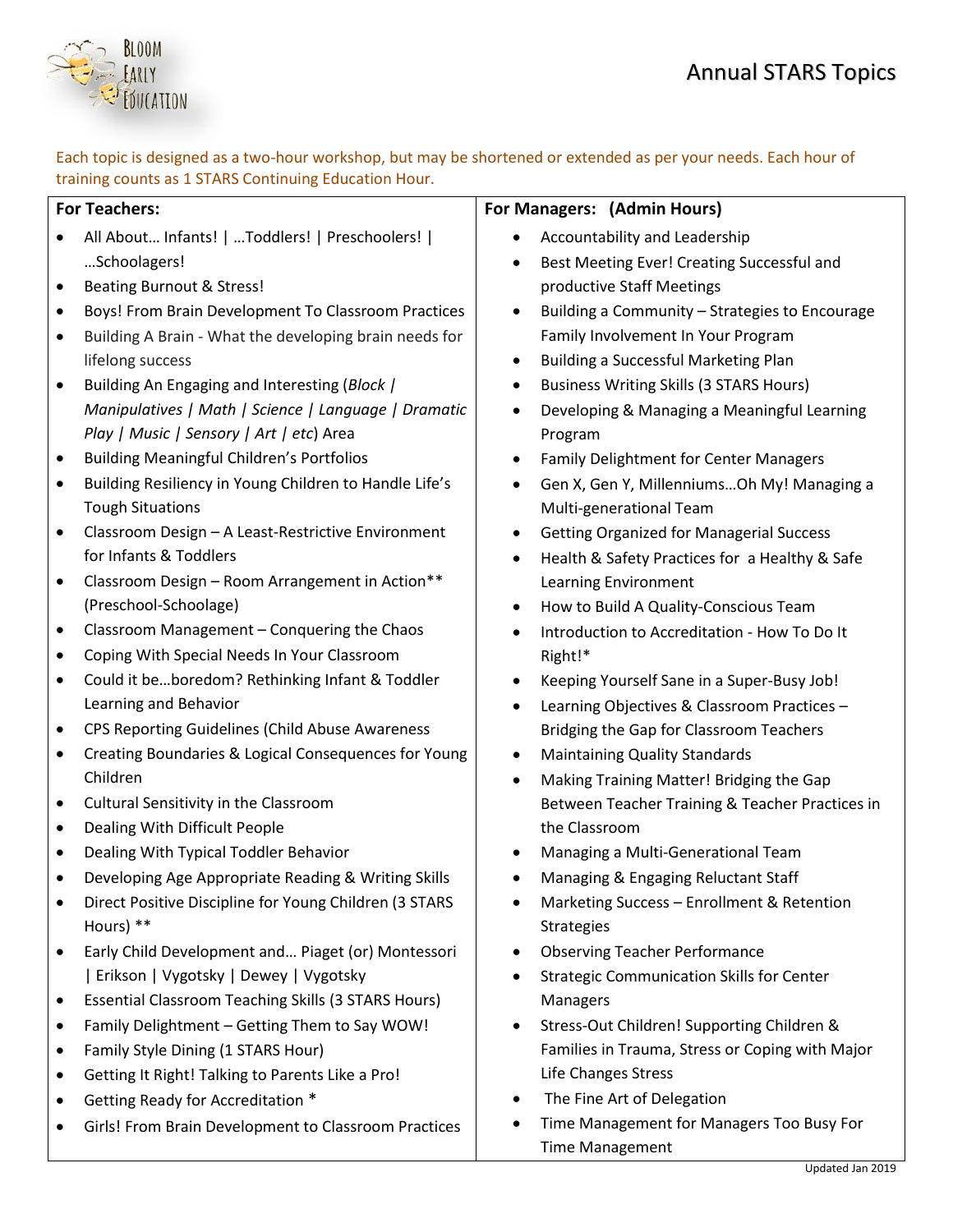|   | Health & Safety Practices for a Healthy & Safe Learning                |        |
|---|------------------------------------------------------------------------|--------|
|   | Environment                                                            |        |
|   | Join Us! Building Family Involvement & Engagement in<br>Your Classroom |        |
|   | Language Development in Young Children: Steps to                       |        |
|   | <b>Success</b>                                                         |        |
|   | Learning Styles in Action                                              |        |
|   | Making Sense of the Brain-Body Link in Early Learning                  |        |
|   | Medication Management* (1 hour workshop   1 STARS<br>Hour)             |        |
| ٠ | Process vs. Product Art                                                |        |
|   | Promoting Cognitive Development in Young Children                      |        |
|   | Promoting Emotional & Social Development in Young<br>Children          | Need o |
|   | Promoting Language Development in Young Children                       |        |
|   | Promoting Physical Development in Young Children                       |        |
|   | S.I.D.S - The Basic Facts (1 hour workshop   1 STARS                   |        |
|   | Hour)                                                                  |        |
|   | Scaffolding - Supporting Children's Learning Without                   |        |
|   | <b>Taking Over!</b>                                                    |        |
|   | Sharing - The Real Story! Tracking Sharing Through                     |        |
|   | The Ages & Stages of Child Development                                 |        |
|   | STEM in the Early Education Classroom (Science,                        |        |
|   | Technology, Engineering, Mathematics)                                  |        |
|   | <b>Strategic Communication Skills for Classroom</b><br>Teachers**      |        |
|   | Stress-Out Children! Supporting Children in Trauma,                    |        |
|   | Stress or Coping with Major Life Changes                               |        |
|   | Supporting Emotional & Social Development: Infants -                   |        |
|   | 12 Year Olds                                                           |        |
|   | Taking The Mystery out of Math & Science in the                        |        |
|   | Classroom                                                              |        |
|   | Taking The Mystery Out of the Sensory Area in the                      |        |
|   | Classroom                                                              |        |
|   | Talking To Children in a meaningful Way**                              |        |
|   | Talking To Parents Like A Pro!                                         |        |
|   | Team Building for Success! *                                           |        |
|   | The Anatomy of the Temper Tantrum - Steps to                           |        |
|   | Success!                                                               |        |
|   | The Best Learning Environment Ever!                                    |        |
|   | The Effects of Stress on Early Brain Development                       |        |
|   | The Importance of Play in Early Brain Development **                   |        |
|   | The Ins & Outs of Observation and Assessment of<br>Children            |        |
|   |                                                                        |        |

|  | What Kind of a Manager Are You? |
|--|---------------------------------|
|--|---------------------------------|

- What's Going on in Their Heads? Using the Thinking/ Learning Styles of Staff to Create a Productive Work Environment
- What's Multicultural/ Diversity Really About?
- Where Did They Go? Breaking the Cycle of Staff Turnover
- Who's The Boss? Dealing with Challenging Employees

## *Need a specific topic you don't see here? Contact us and we'll create it just for you!*

## **Contact Bloom:**

425-361-7992 info@bloomlearning.com www.bloomlearning.com